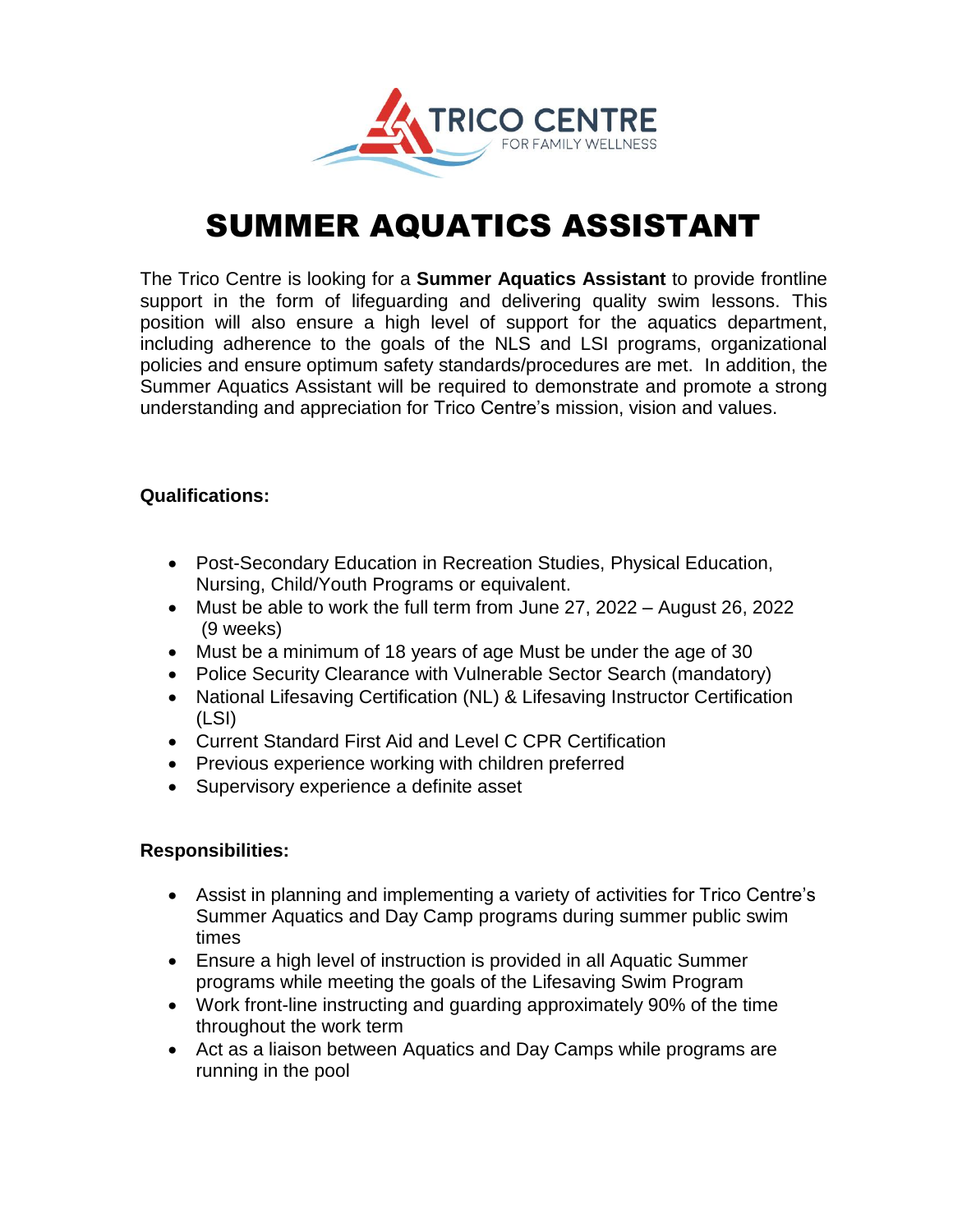- Ensure all safety precautions and standards are in place and met by summer day camp participants, members and patrons
- Delivers administrative support by assisting with; CLASS registration, reporting printing, filing, scheduling and first aid inventories
- Compiles final evaluations and reports for programs as specified (Summer Day Camps and Aquatics Department) including future recommendations
- Assist in other day-to-day operations for aquatics programs as required
- Provide ongoing public relations and public education to patrons and participants
- Show a positive, professional, energetic and efficient attitude towards work tasks
- Deliver strong customer service skills
- Participates in and understands Trico Centre's Emergency Plan procedures

# **Required Skills/Experience:**

- Practical work experience in an aquatic and day camp setting
- Strong administrative and organizational skills
- Strong customer service skills, able to handle customer queries and complaints
- Professional demeanor under pressure
- Ensures policies and required procedures are adhered to
- Strong program planning and leadership skills
- Must be able to work the required schedule

# **Work Schedule:**

Full-time hours (40-hour work week) will be required and will necessitate flexible hours within the general Trico Centre scope of operations Monday through Friday in keeping with the needs of the role and department. A weekly work schedule will be developed cooperatively with the Aquatics Director, Aquatics Coordinator and Day Camp Coordinator to effectively accommodate the needs of the position, department and organization. No overtime hours can be worked as per the Grant Agreement.

The position requires someone who can work the full term from June 27, 2022 – August 26, 2022.